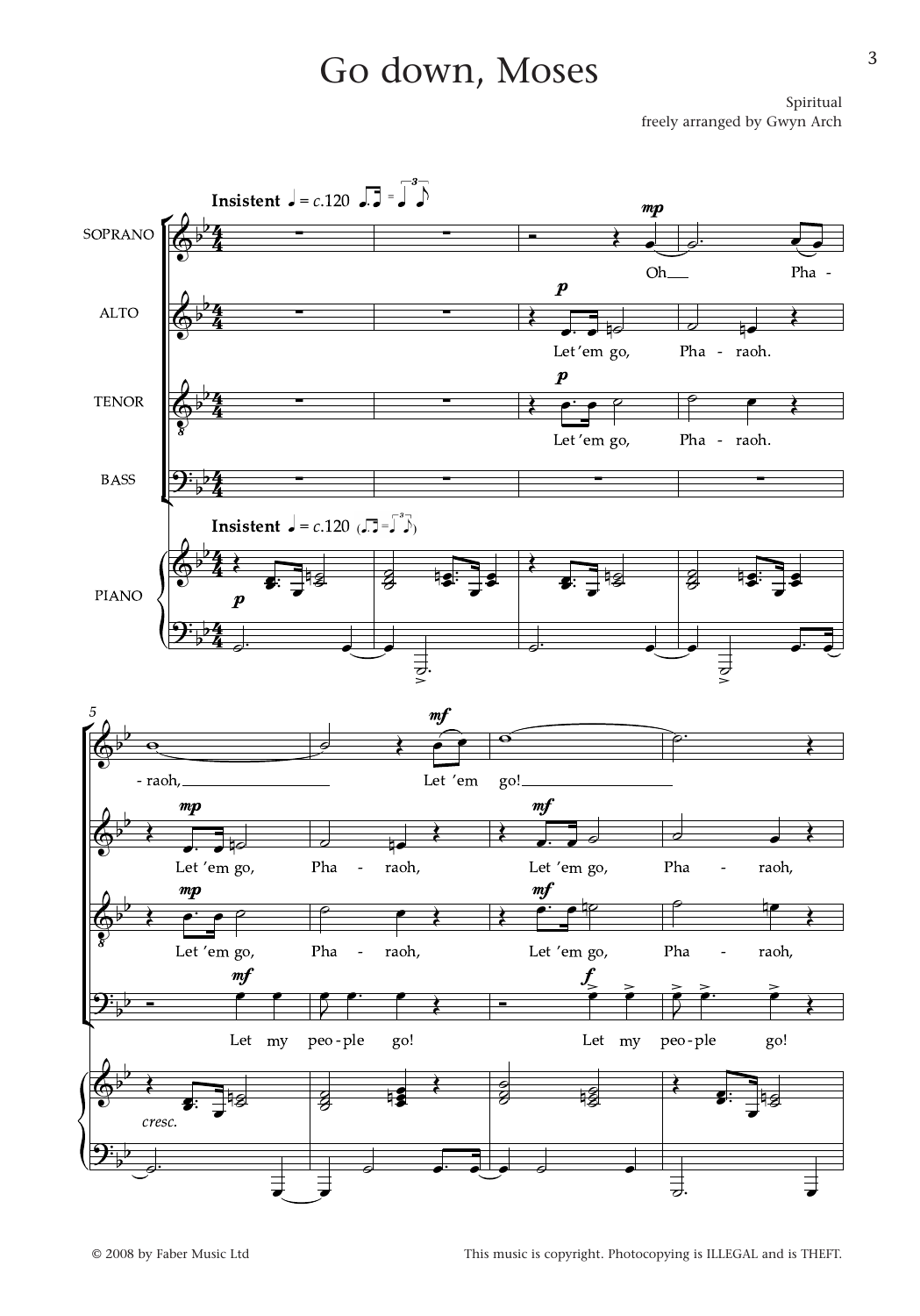## $22$  He's got the whole world in His hands